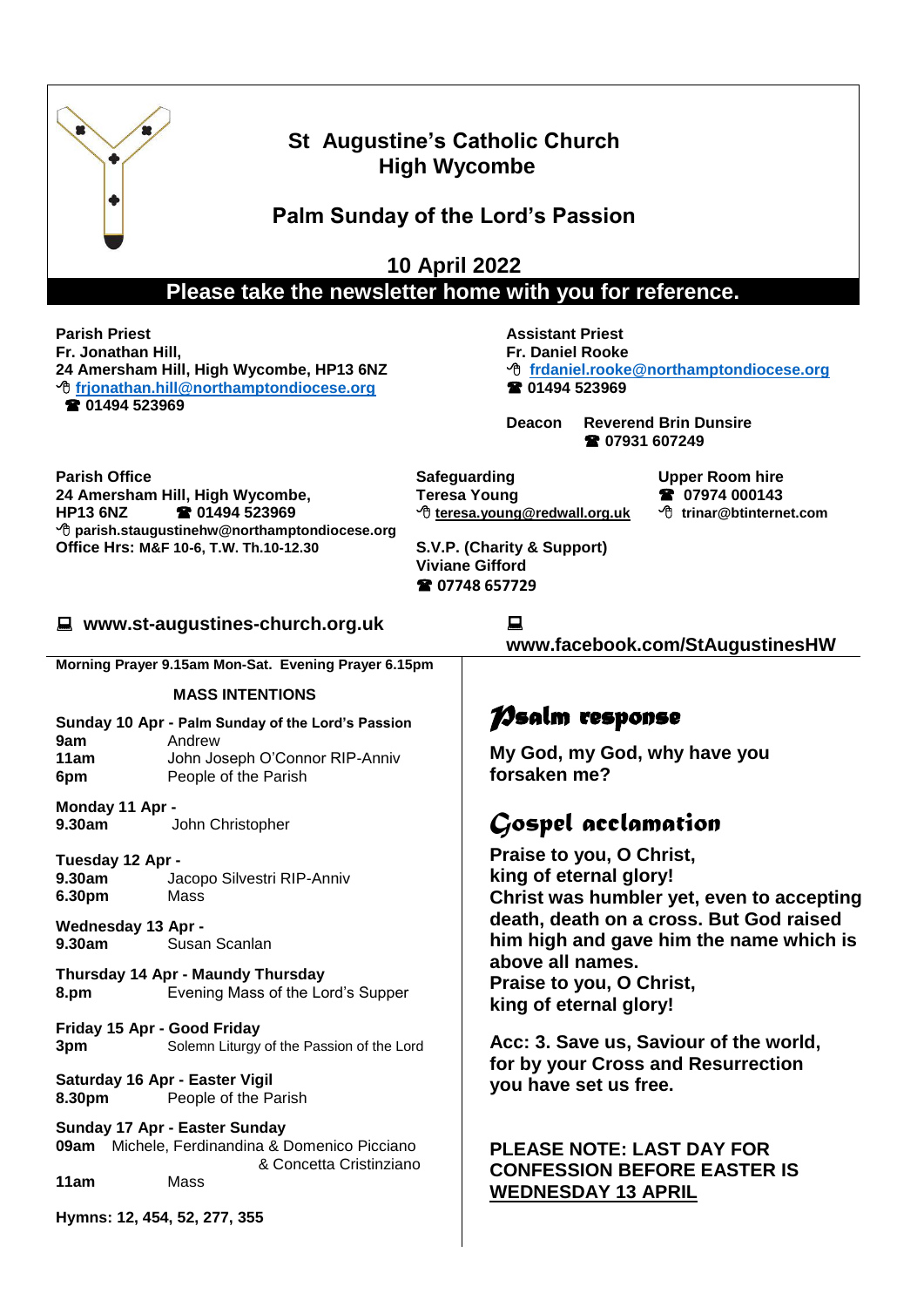#### **RETIRING COLLECTION TODAY: For: Church Flowers for Easter**

# **LAST SUNDAY'S COLLECTION: £753.61 + Standing Orders of £696**

# **NEXT SUNDAY EASTER OFFERING**

**ENVELOPES:** are on the table in the Church. The Easter Envelopes are used for the collection at Masses on Easter Sunday, which is the traditional 'Thank You' collection by parishioners to the priests of the parish for their work and service. Thank you for your generosity.

#### **HOLY WEEK SERVICES**

**Penitential Service, Tues 12 April 8pm at Beaconsfield Penitential Service, Wed 13 April 7.30pm at St Augustine's High Wycombe**

**Chrism Mass, 14 April 11am The Bishop will bless the sacramental oils at the Cathedral.** 

**Maundy Thursday, 14 April 8pm: If you are prepared to have a foot washed on Maundy Thursday - male or female, young or old - please sign up at the back of church. If you are prepared to take responsibility for coming in for a 30-min period during the watching, again please sign up at the back. Collection for 'Wycombe Homeless'**

**Good Friday 15 April 3pm Celebration of the Lord's Passion: Collection for the Holy Places. "Tenebrae" Service 7.30pm**

**Easter Vigil Sat 16 April 8.30pm**

**Easter Sunday Masses: 17 Apr: 9.am 11am**

**Collection for Priests of the Parish**

**Please note there is no evening Mass**

#### **SAINT JOHN HENRY NEWMAN PARISH:**

Following the Missionaries of St Paul withdrawing their priests from our Diocese, several moves of priests are being made so as to cover the affected parishes. Fr Benedetto will be moving to Raunds and Thrapston in Northamptonshire, while Fr Daniel and myself will be serving St Wulstan's and Our Lady of Grace as well as St Augustine's. This will begin on April 25th. Sunday Mass times will, of course, remain as normal but there may be some changes in weekday Masses as we seek to find out what can work best for all three churches. I am sure we will all be sorry to lose Fr Benedetto, but we also wish him every blessing in his new appointment.

**REPOSITORY:** We could really do with a volunteer to look after the Repository stall at the back of the church after Sunday Mass. Anyone able to do this after the 9.00 and/or the 11.00 please have a word with me. It doesn't necessarily need to be every week. It might be once a fortnight or once a month. If you would just like to find out just what is involved but aren't yet sure if you want to commit, do have a word.

**EUCHARISTIC MINISTERS:** Any of our Extraordinary Ministers of the Eucharist willing to go back to being included on a rota please let me know. You would only be administering the Sacred Host at present, of course. If you prefer to wait a little longer, that is no problem.

**NEW e MAIL ADDRESS:** Fr Jonathan's new email is:

**[frjonathan.hill@northamptondiocese.org](mailto:frjonathan.hill@northamptondiocese.org)**

**NEW EMAIL ADDRESS FOR ST AUGUSTINE'S IS: [parish.staugustinehw@northamptondiocese.org](mailto:parish.staugustinehw@northamptondiocese.org)**

**REGISTRATION FORMS** for new parishioners are on the notice board in the porch.

#### **TEA AND COFFEE in the Upper**

**Room** after the **11am Mass.** All are welcome, but please do not block anyone in, in the Car Park. All proceeds will go towards **SVP**



#### **PENITENTIAL SERVICES**

**Tuesday 12 April**  St Teresa's, Beaconsfield - 8pm **Wednesday 13 April** St Augustine's, High Wycombe - 7.30pm

#### **ONLINE ROSARY**

All welcome. Thursday evenings 7.45 - 9pm via Zoom. Please feel free to join in on a flexible basis. For joining details, contact Deacon Brin on 07931



607249 or email brin.dunsire@gmail.com

**THE PASSAGE**, a Catholic charity working with homeless people is raising funds through the Big Give a matched giving scheme. **Every £1 donated online by 12.00 noon on Tuesday 19 April makes £2 and £2.25** if you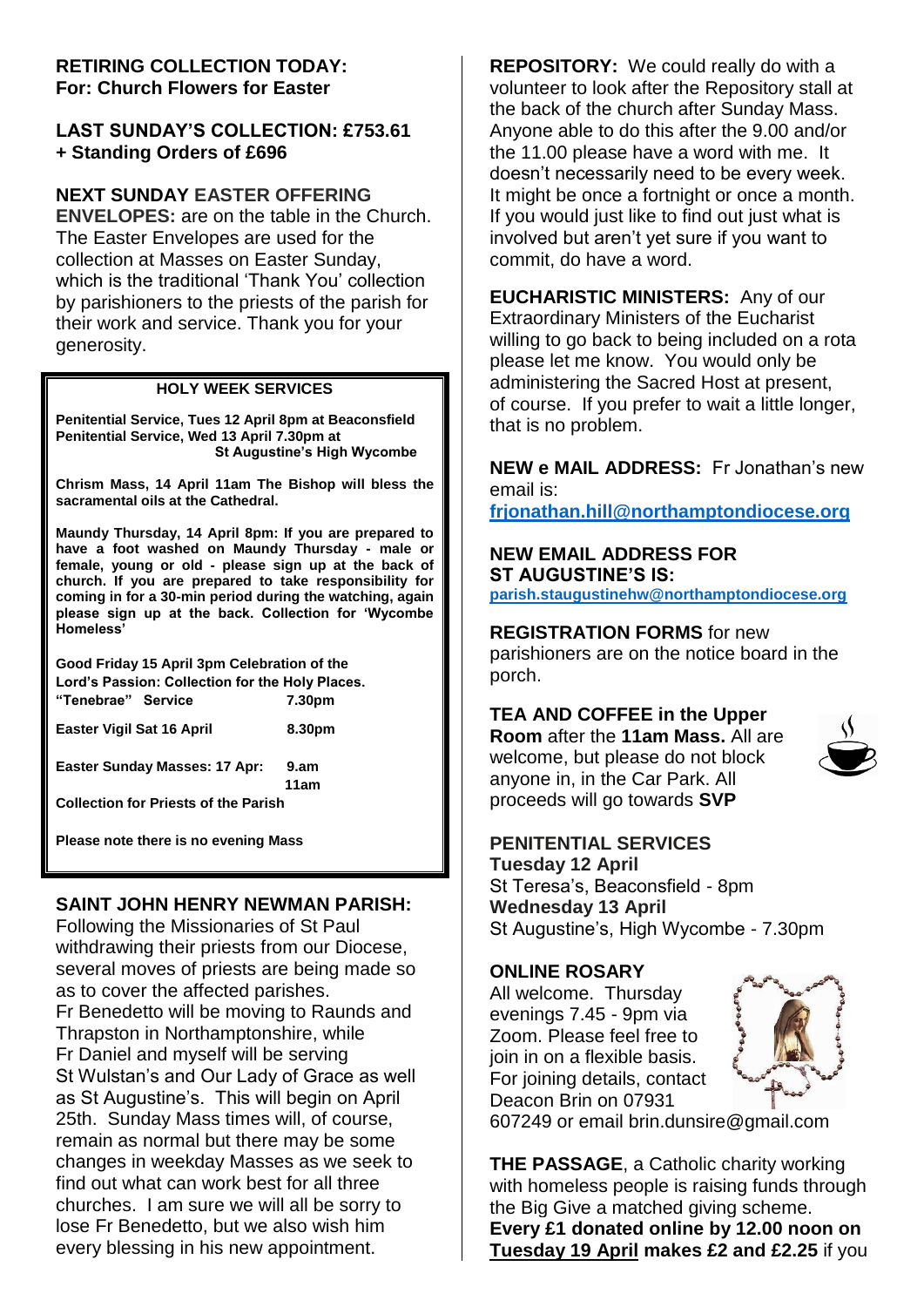are a taxpayer through Gift Aid. Please visit**: <https://bit.ly/BigGiveMarch22>** to support the campaign. The campaign 'It takes more than a house to make a home' focuses on the services we provide to people who have been homeless in their journey to being happily settled in a new home. The Passage would be very grateful for your support. For questions about the campaign or assistance making a donation please ring 020 7592 1856.

**RIGHT TO LIFE: 10th -** "As we enter into Holy Week and reflect upon the passion of our Lord, we pray for all those going through their own passion. We pray especially for mothers with unexpected pregnancies in this society that often encourages them to have an abortion, that they would feel love and support from their family and neighbours, and that they would find peace and joy in the midst of their circumstance. Lord hear us"

## **CHURCH CLEANING ROTA (in the Porch)**

13/04/22 Winston & Ciya 23/04/22 Valentina & Catherine 27/04/22 Maria, Noreen & Liz

**CHAPLAINCY AND PASTORAL SUPPORT ASSISTANT** required for St Paul's Catholic School in Milton Keynes. Full details in the Porch. Closing date for applications Tuesday 19 April 2022 at 9am.

**JOB VACANCY:** We are currently recruiting for a **Deputy Director of Schools** to work constructively and positively with the Director of Schools to shape the strategic direction of the Education Service. Full information for the position and an application form can be found by visiting:

#### **[https://northamptondiocese.org/jobs/](https://emea01.safelinks.protection.outlook.com/?url=https%3A%2F%2Fnorthamptondiocese.org%2Fjobs%2F&data=04%7C01%7C%7C3c8cb6ef8d874ea214ae08d8ea14034b%7C84df9e7fe9f640afb435aaaaaaaaaaaa%7C1%7C0%7C637516718967236045%7CUnknown%7CTWFpbGZsb3d8eyJWIjoiMC4wLjAwMDAiLCJQIjoiV2luMzIiLCJBTiI6Ik1haWwiLCJXVCI6Mn0%3D%7C1000&sdata=QGTAIavdDQfrKzzWQs6wOGS2ccHTzyir1Qjdth%2BbhdI%3D&reserved=0)** or via email:

**[hradmin@northamptondiocese.com](mailto:hradmin@northamptondiocese.com)**

The closing date for applications is **Tuesday 3rd May 2022.** Interviews will take place the week beginning **9th May 2022.**

# **INSPIRE YOUNGER GENERATIONS:** Do

you enjoy working with children and young people? If so, you are invited to be part of **CAFOD's** education programme which inspires students to act on their sense of justice. A background in education is not necessary. We are looking for people with good interpersonal skills, an interest in

CAFOD's work and who can connect well with young people. You will be asked to go into Catholic Schools in the locality to deliver prepared assemblies and/or workshops about once a term. All necessary training, travel expenses and resources will be provided and you will have the ongoing friendship and support of a local team. Please get in touch with Deborah Purfield to know more about this amazing role:

**[northampton@cafod.org.uk](mailto:northampton@cafod.org.uk)** We look forward to welcoming you to our wonderful team.

**A FUND-RAISING EVENING** is being planned at All Saints Church for **Friday 22 April at 7.30pm** in Aid of Ukraine. The Organisers would very much like to hear from any Polish or Ukrainian musicians who might like to take part. For information please call Avril Thompson on 07773333605

## **DIVINE MERCY DEVOTION:**

On Divine Mercy Sunday (Sunday after Easter), **24 April**, there will be a sung **Divine Mercy Chaplet** with Adoration at St Augustine's Church, **3pm - 4pm.** There



will be an opportunity to have any images of Divine Mercy blessed, and Confession will be available on request. Please contact Fr Daniel via email if you are able/would like to help with singing, serving, producing leaflets etc.

**WYCOMBE HOMELESS CONNECTION'S ANNUAL SERVICE Thursday 5th May 2022 Trinity United Reformed Church, London Road, High Wycombe, HP11 1BJ and online 7.15pm for a 7.45pm start followed by refreshments. All welcome. Link to view live stream will be here closer to the day:**

**<https://wyhoc.org.uk/annual-service-2022>**

# **WYCOMBE HOMELESS CONNECTION**

Have a Job Opportunity for a Fundraising and Marketing Coordinator. Full details on Notice Board in the Porch.